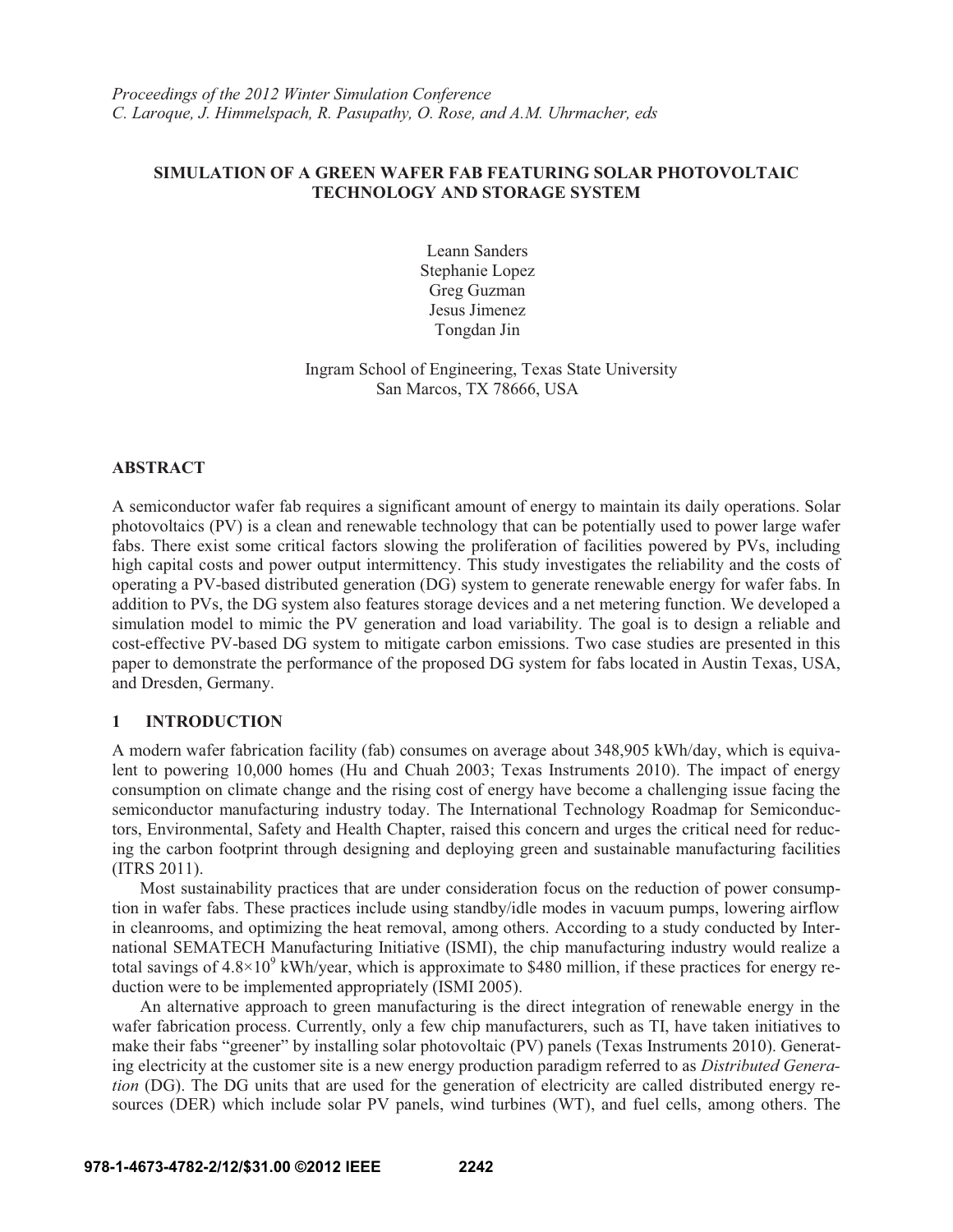#### *Sanders, Lopez, Guzman, Jin, and Jimenez*

capacity of a DER unit ranges from 3 kW to 10 MW (Jones and Chowdhury 2008). WT and solar PV technologies are quite appealing because they harness renewable power for electricity generation, leading to zero carbon footprint. However, the output of WT and solar PV is quite intermittent as the power is correlated with wind speed, weather conditions, geographical locations, and seasons of the year. In addition, WT and PV systems are capital-intensive, and the costs for installation and maintenance must be taken into account during the planning of a DG system.

 This paper proposes a conceptual framework to power wafer fabs using PV-based DG technology. In particular, the DG system features PV panels, battery banks, and a substation for electricity cogeneration. A simulation model is developed to aid the decision on PV capacity, battery size, and the substation power to meet the hourly electricity loading of a virtual wafer fab. The purpose of the simulation is to mimic the stochastic behavior of the fab loading and the PV generation, and further estimate the loss of load probability (LOLP),  $\alpha$ . This LOLP represents the chance that the DG generation is lower than the load, leading to the potential outages. The value of  $\alpha$  should be very small because any power outage in wafer fabs causes staggering production losses. In addition, the simulation model is capable of measuring the amount of the carbon emissions reduced as the result of the PV penetration.

 Villarreal *et al.* (2012) develops a stochastic model to design DG systems for a single and large industrial user, such as a wafer fab. The DG system studied by Villarreal *et al.* (2012) consists of wind turbines, PV panels, a net metering system, and a grid-connected substation. Taboada *et al.* (2012) derived a lifecycle cost model that incorporates the system installation, operations & maintenance, utility bills, revenues, and carbon taxes. To the best of our knowledge, studies and modeling approaches of DG systems applied to large industry consumers are not available in the literature. This study extends the work in Villarreal et al. (2012) and Taboada *et al.* (2012) in two main aspects. First, we incorporate the energy storage devices in the DG system, which is expected to further decrease the LOLP. Second, we incorporate the utility provider's dynamic pricing policy, namely the Time-of-Use (TOU) policy, that comprises the peak and the off-peak rates (Ton *et al.* 2008). With dual rates, new opportunities are created for using the energy storage system to haul and store electricity when the utility rates are lower. The cost function featuring dynamic pricing is expected to be a more accurate way to represent real-world applications.

 The remainder of this paper is organized as follows. Section 2 models a virtual wafer fab operated under the distributed generation paradigm. The components of the DG system are introduced. Section 3 formulates a mathematical model to estimate the total DG costs that include the installation, the maintenance and operation, and the utility bills. Section 4 describes the experimental design methodology and analyzes the results. Section 5 concludes the paper with some comments on future work.

### **2 SYSTEM DESCRIPTION**

#### **2.1 Simulation Configuration**

The DG system under study is depicted in Figure 1. The proposed DG system comprises solar PV panels, an energy storage system, a net metering module, and a substation inter-connected with the utility grid. As resources that generate clean and renewable energy, PV panels have the higher priority in supplying the electricity to the wafer fab. If the PV power is insufficient, additional electricity can be hauled from the substation or the battery system to fill the gap. On the other hand, if the PV output exceeds the load, surplus energy is either stored in the battery or fed into the utility grid if the battery is full.

 A simulation model based on Matlab codes is developed to simulate the power generation and the load variability of the proposed the DG system described in Figure 1. This model evaluates, on an hourly basis over the duration of 20 years, the energy consumed by the virtual wafer fab and the power provided by the PV system and the substation. It also mimics the electricity charging and discharging activities of the battery system taking into account the dual utility rates in daytime and night. It then computes the DG system's annual costs, the LOLP performance, and the carbon quantity that is avoided due to the PV technology.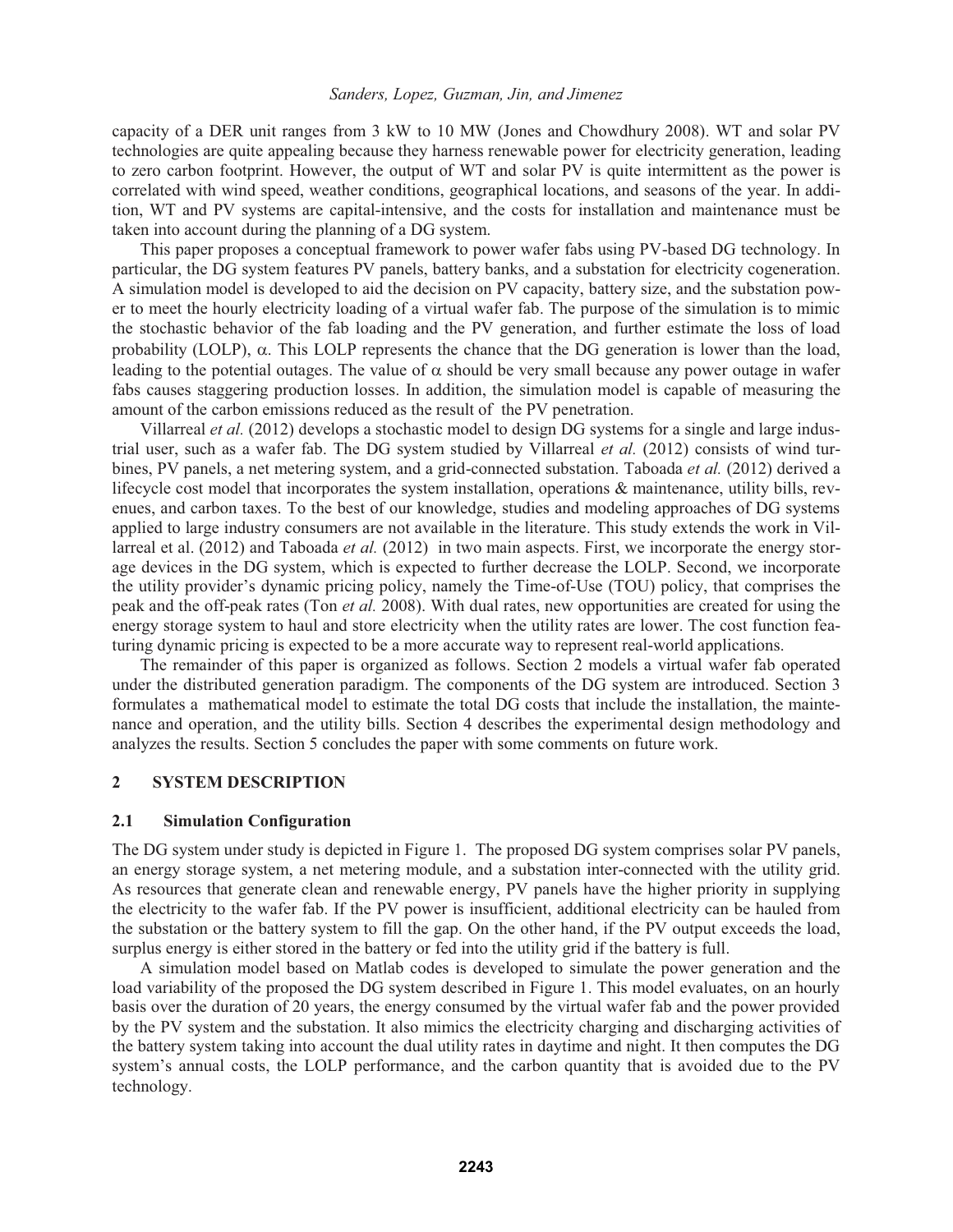*Sanders, Lopez, Guzman, Jin, and Jimenez* 



Figure 1: Grid-connected DG system comprising renewable power and storage devices.

#### **2.2 Modeling PV Power Generation**

In order to simulate the system configuration described in Section 2.1, an analytical model estimating the energy output of the solar PV system is presented below. The premise of this modeling approach is that, given the fixed panel area, the power output of a solar PV system is determined by the panel orientation, the geographical location, the calendar date, the clock time, and the weather condition. Under the clear sky condition, the DC (direct current) power of the PV panel can be expressed as the function of solar radiation as follows (Villarreal et al. 2012):

$$
P_s = \eta_s A_s I_t (1 - 0.005(T_o - 25)), \tag{1}
$$

where,  $\eta_s$  is the solar PV conversion efficiency (typically between 10-15%).  $A_s$  is the panel area, and  $T_o$  is the PV operating temperature.  $I_t$  is the solar radiation incident on the PV panel, and it can be further determined based on the well-known Hottel's model (Armstrong, 1978):

$$
I_t = I_b + I_d + I_r. \tag{2}
$$

The unit for  $I_t$  is defined as  $W/m^2$ . Notice that  $I_b$  denotes the beam radiation,  $I_d$  denotes diffusion, and *Ir* denotes reflection. In estimating the PV power output, *Ir* can be ignored because its contribution to electricity generation is nominal.  $I_d$  is typically considered as 10% of  $I_b$  (Tao et al. 2010).

Given  $A_s$  and  $\eta_s$ , the power output of a solar PV system is determined by six major factors, including panel direction, tilt angle, calendar day, solar angle (i.e. clock time), latitude, and weather conditions. In this study, we presume the PV panel is directed to the south with its tilt angle equal to the local latitude. Statistically, these set-ups ensure that the panel receives maximum or near-maximum solar irradiance during the course of the year. According to the early work (Villarreal et al.  $2012$ ),  $I_t$  can be expressed in further detail as

$$
I_t = I_c \left( 0.7^{(\cos \varphi)^{-0.678}} \left( \cos \theta + 0.1 \left( 1 - \frac{\beta}{\pi} \right) \right) \right),
$$
 (3)

where,  $\varphi$  represents the solar zenith angle which changes from 0 to  $\pi/2$  during the daytime. Other two angles involved in Equation (3) are called PV tilt angle  $\beta$  and solar incident angle  $\theta$ . Note that  $\theta$  varies over time during a day. The terrestrial solar irradiance, denoted as *Ic*, represents the solar radiation intensity outside the atmosphere. The following equations further defines the models to compute  $I_c$ ,  $\theta$ , and  $\varphi$  can be estimated as

$$
I_c = 1370 \left( 1 + 0.034 \cos \left( \frac{2\pi (d - 4)}{365} \right) \right)
$$
 (4)

$$
\cos \theta = \cos \delta \cos(\phi - \beta) \cos \omega + \sin \delta \sin(\phi - \beta)
$$
\n(5)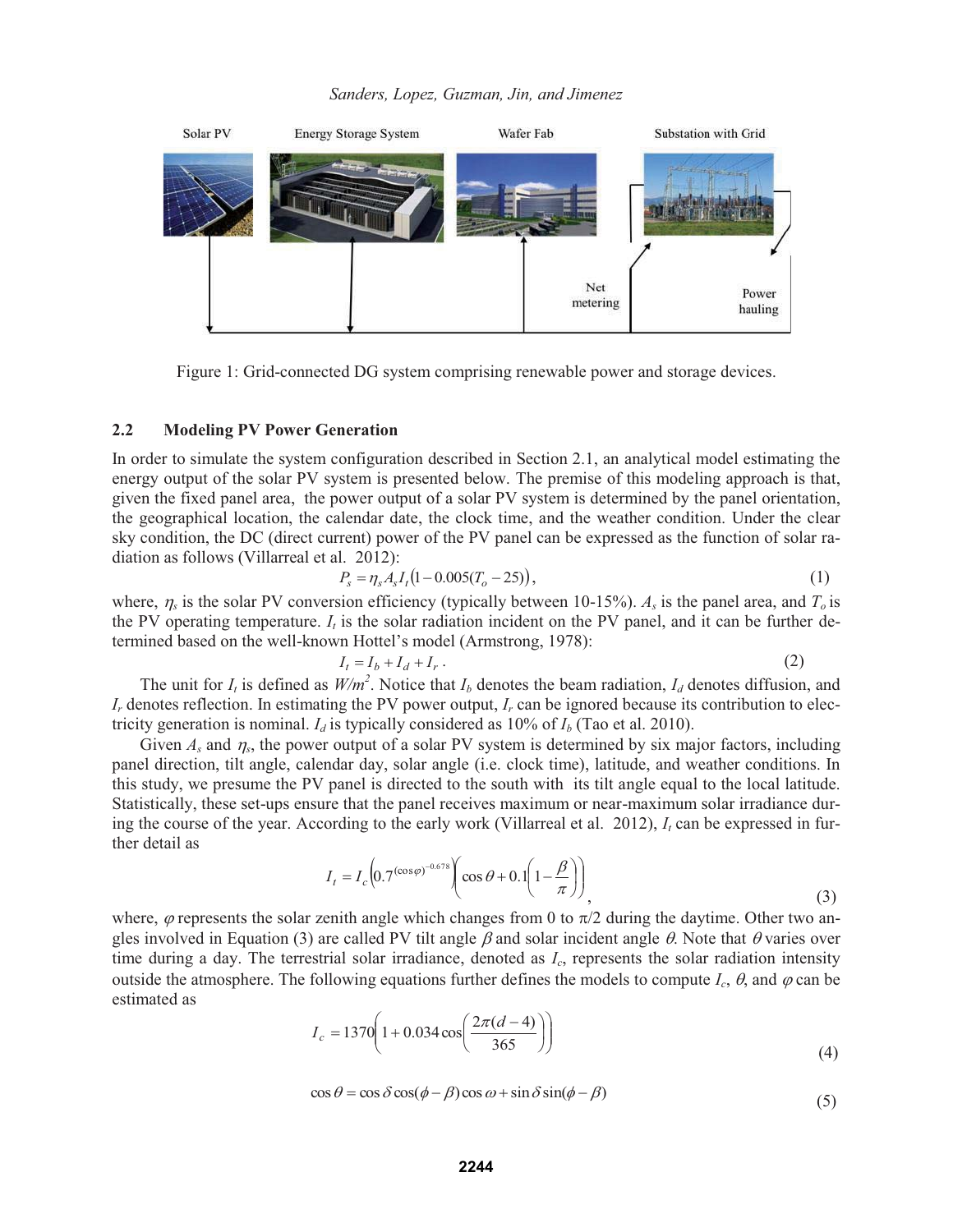$$
\cos \varphi = \cos \delta \cos \phi \cos \omega + \sin \delta \sin \phi \tag{6}
$$

where,

$$
\delta = 0.40928 \sin \left( \frac{2\pi (d + 284)}{365} \right) \tag{7}
$$

Here,  $\delta$  is the declination angle, and  $\phi$  is the local latitude.  $\omega$  is the solar hour angle with  $\omega$ =0 at 12 p.m. All angles defined in Equations (3) to (7) are in radians (rad). The procedure to estimate the PV power output now can be summarized in five steps:

Step 1: given the date (*d*) and local clock time (i.e.  $\omega$ ), estimate *I<sub>c</sub>*,  $\delta$ ,  $\theta$  and  $\omega$  using equations (4)-(7).

Step 2: compute the direct beam using equation (3).

Step 3: compute the total solar irradiance using equation (2).

Step 4: finally compute the PV power output using equation (1).

Step 5: repeat Steps 1-4 to estimate the PV output by changing the clock time and date.

According to equation (1), the PV output power is actually a deterministic value if  $d$  and  $\omega$  are fixed. *Ps* is stochastic value mainly because of the random weather condition. To incorporate the stochastic nature of the weather, the actual power can be estimated by multiplying Equation (1) by a random variable representing the weather uncertainty. Representative values for this random variable are 0.9, 0.7, and 0.3 for a clear day, a partly cloudy day, and a cloudy day, respectively (Lave *et al*. May, 2010). The varying weather conditions can be projected from the climate database in (Floudas *et al*. 1992).

#### **2.3 Energy Storage System**

The energy storage system (ESS) consists of several interconnected batteries, which allow multiple pathways for current to flow. Ideally for industrial sized ESS low internal resistance is needed for the best efficiency, as well as organization in parallel and series matrices. The purpose of the ESS is to store energy and supply power to the fab when is needed. For further explanation, suppose the Energy Storage Systems has a capacity of size *C*. The charge and discharge rate is expressed as *Crate*. The time to charge/discharge the battery  $T_{cd}$  is give by  $T_{cd} = C/C_{rate}$ .  $C_{rate}$  are provided by the battery manufacturers and are based on slow discharge of 0.1 to 0.25C. Higher rate discharge results in less total current being delivered, and causes internal energy losses and a voltage drop. The battery reaches the low-end voltage cut-off sooner at higher *Crates*. In theory, the discharging process of a lead-acid battery follows wellknown Peukert's law.

$$
C = I^k \Delta t \tag{8}
$$

where, *I* is discharge current.  $\Delta t$  is the discharging time or duration, and *k* is Peukert constant in a range of [1.1 1.3]. To simulate the charging and discharging process in Matlab, equations (9) and (10) below can be used to approximate the battery state at any given point in time. Let  $S(t)$  be the battery energy state at time *t*, then after discharging or charging  $\Delta t$ , the actual energy in the battery is

$$
\text{Discharging:} \qquad S(t + \Delta t) = \max\{0, \quad S(t) - P_d \Delta t\},\tag{9}
$$

Changing: 
$$
S(t + \Delta t) = \left\{ S_{\text{max}}, S(t) + \min \left\{ \frac{S_{\text{max}}}{T_{cd}} \Delta t, \eta_b E_c(\Delta t) \right\} \right\},
$$
(10)

where,  $P_d$  is discharging power,  $S_{max}$  is maximum battery capacity,  $\eta_b$  is the charging efficiency (e.g. 0.7 to 0.85), and  $E_c(\Delta t)$  is total energy provided in charging.

The battery system plays a dual role in the DG system, either as an energy provider or as an energy consumer depending on the PV output and the hours in a day. There are four different operating cases for the proposed DG system, each elaborated based on the time of the day and the battery's state.

*Case 1*: if the PV generates more energy than the demand, the surplus energy will charge the battery or feed to the main grid if the battery is fully charged. This situation usually occurs around the noon time when the PV generation reaches the maximum level.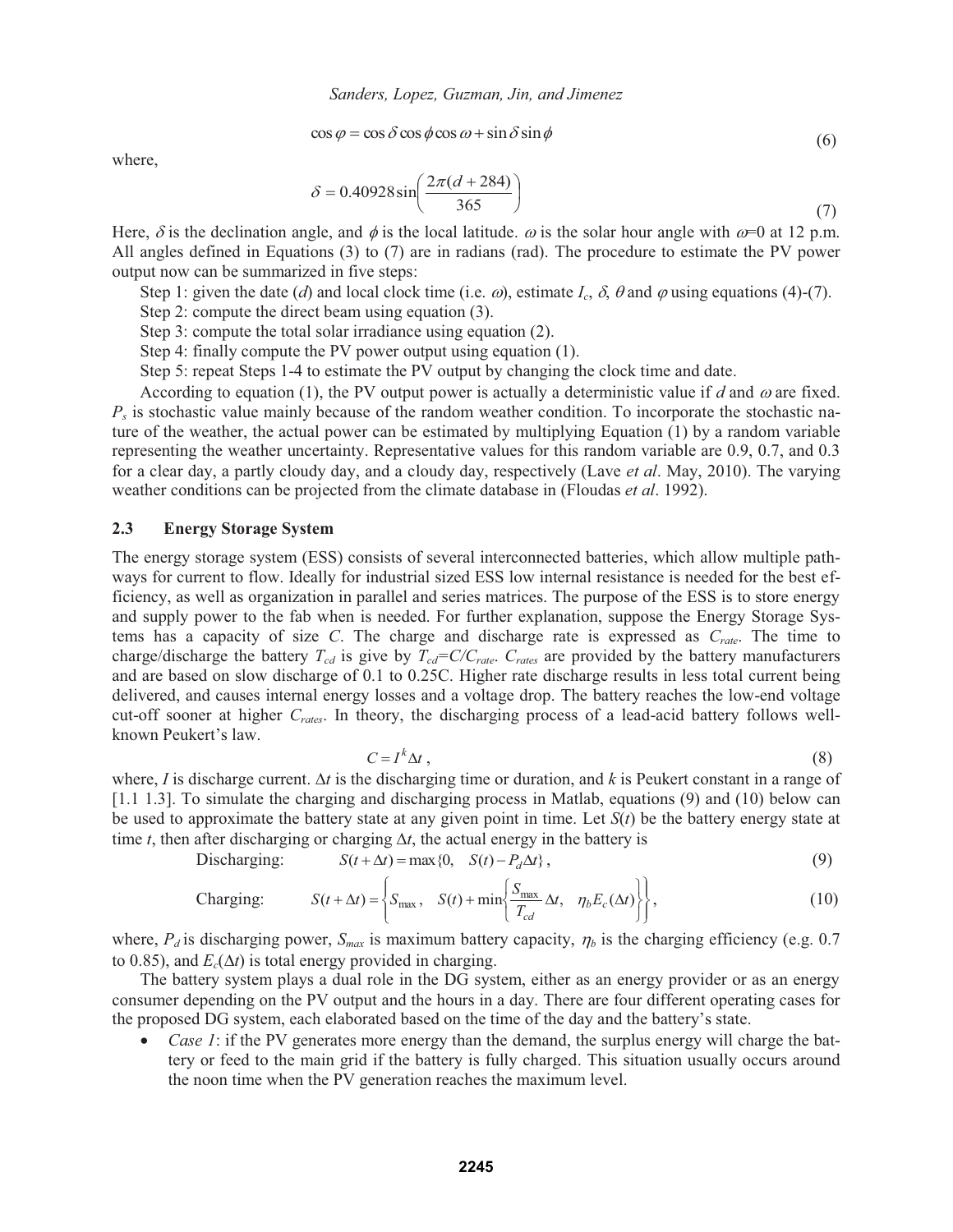## *Sanders, Lopez, Guzman, Jin, and Jimenez*

- *Case 2*: if the PV output is less than the load, the battery will provide the difference if available. If the battery is empty, additional energy will be hauled from the main grid through the substation to fill the gap. This situation usually occurs in early morning or later afternoon when the PV output is relatively small.
- *Case 3:* the battery hauls and stores electricity from the grid during off-peak hours when the utility rate is lower in the night. Since there is no PV generation in the night, the main grid is used to power the wafer fab. In peak hours or daytime, the DG system tries to refrain from using the grid to avoid the high utility rate.
- *Case 4*: If the aggregate power of PV and battery cannot meet the demand, then the grid will provide the difference. This situation usually occurs during the daytime when the PV output is lower due to the bad weather conditions.

# **3 TOTAL DG SYSTEM COSTS**

In spite of the advances of technology, the costs for installing and operating the PV and the ESS are still high. These costs include the one-time capital investment, the operating  $\&$  maintenance costs, the utility bills. The direct benefits include the carbon emission reduction and the revenue stream for selling surplus renewable energy. The models used for estimating each of these costs components and benefits are explained below.

## **3.1 Equipment Installation Cost**

The energy system under study comprises three types of DG units: PV, substation, and ESS. It should be noted that a substation is generally not included as a part of DG units; however, for convenience of the optimization model we describe it as so. Let  $i=1, 2$ , and 3 be the indexes representing the capacities of the PV system, the substation, and the energy storage system, respectively. The capacity of each resource is treated as a continuous variable. The annualized capital cost of the entire DG system (denoted as *Ceq*) can be estimated as:

$$
C_{eq}(P_1^c, P_2^c, P_3^c) = \frac{r(1+r)^n}{(1+r)^n - 1} \sum_{i=1}^3 a_i P_i^c = \phi(r, n) \sum_{i=1}^3 a_i P_i^c
$$
\n<sup>(11)</sup>

where  $\phi(r, n)$  is the coefficient computing the cost annuity, *n* is the number of years necessary to pay off the loan, and *r* is the interest rate compounded annually. The equipment cost is defined by the system capacity  $P_i^c$ , instead of the actual power output, and  $a_i$  is the cost for installing 1MW capacity of equipment type *i* for *i*=1, 2, 3.

### **3.2 Annual Operating and Maintenance Cost**

The annual operating and maintenance (O&M) cost for the entire DG system is an inclusive sum of all the O&M costs. According to Villarreal *et al*. (2012), the costs for maintaining the distribution lines and associated assets are converted and incorporated into the O&M metrics. The annual O&M cost for the DG system, denoted as *Com*, can be expressed as:

$$
C_{om}(P_1^c, P_2^c, P_3^c) = \sum_{t=1}^{T} \sum_{i=1}^{3} b_i P_i(t), \qquad (12)
$$

where  $b_i$  for *i*=1, 2, 3 are the annual O&M cost per MWh for the PV, the substation, and the ESS, respectively.  $P_i(t)$  are random variables representing the instant power at time *t* (for  $t=1, 2, ..., T$ ). For annual O&M cost, we typically compute the hourly energy production and hourly O&M costs, and the annual O&M cost is obtained by aggregating hourly costs. In that case, *T*=8760 hours per year.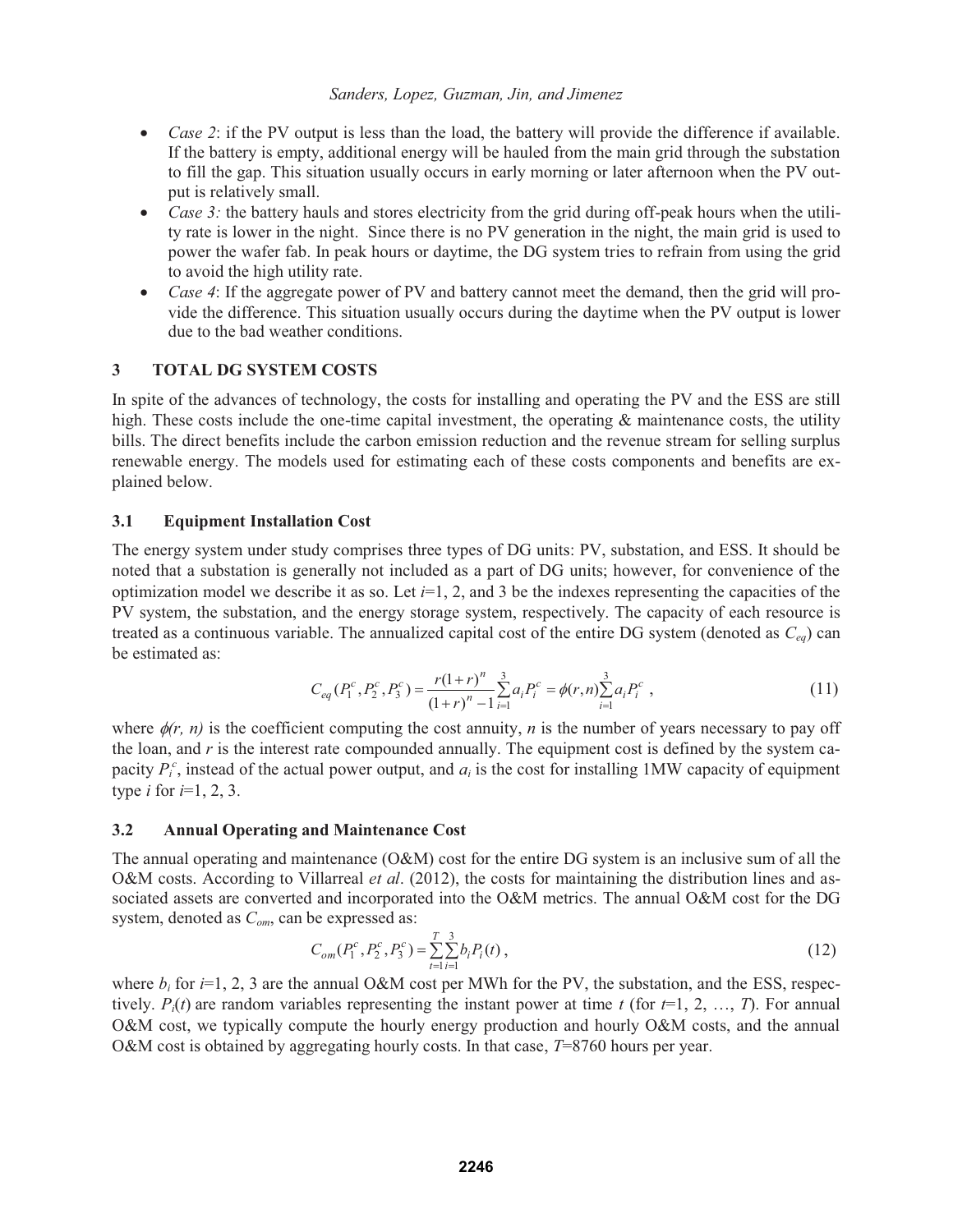#### **3.3 Annual Utility Payment**

Since solar irradiance on the PV behaves stochastically, there is a probability that the renewable power will be unable to consistently meet the load of the wafer fab for a time period of one year. The utility bill includes the costs of hauling the energy from the utility grid. The annual utility cost model for the wafer fab is given as follows:

$$
C_{up}(P_1^c, P_2^c, P_3^c) = c \sum_{t=1}^T \bigl(L(t) - P_1(t)\bigr) \Pr\{P_1(t) < L(t)\}\tag{13}
$$

The first item in equation (13) states that the wafer fab pays the utility bill if  $P_1(t) \le L(t)$ , with  $L(t)$  being the random load at hour  $t \in \{1, 2, ..., 8760\}$ . Notice that *c* is the utility rate in unit of \$/MWh.

#### **3.4 Annual Revenue for Selling Surplus Energy**

In the case that the renewable power exceeds the load, the surplus energy will be sold through the process called net metering, which acts as credit in favor of the wafer fab. Let *g* be the price per MWh for selling the surplus energy, the following model represents the annual revenue made by the wafer fab for selling the surplus energy

$$
R_{pv}(P_1^c, P_2^c, P_3^c) = g \sum_{t=1}^T (P_1(t) - L(t)) \Pr\{P_1(t) \ge L(t)\}
$$
\n(14)

If the utility company and the wafer fab adopt the net metering program, it financially implies that  $g=c$ . In this study, we assume  $g < c$ , otherwise the fab always prefers to sell all the renewal energy and use the grid power to support the daily production. The unit of *g* is in \$/MWh.

#### **3.5 Lifecycle Costs, LOLP and Carbon Emission Reductions**

By combining all cost items, the annual system lifecycle cost, denoted as *C*, is given as:

$$
C_{sys}(P_1^c, P_2^c, P_3^c) = C_{eq}(P_1^c, P_2^c, P_3^c) + C_{om}(P_1^c, P_2^c, P_3^c) + C_{up}(P_1^c, P_2^c, P_3^c) - C_{pv}(P_1^c, P_2^c, P_3^c)
$$
(15)

 The system planner needs to achieve a balance between the lifecycle cost and the LOLP criterion. The LOLP is given as:

$$
\Pr\left\{\sum_{i=1}^{3} P_i(t) > L(t)\right\} > 1 - \alpha \,, \text{ for } t = 1, 2, \dots, 8760 \tag{16}
$$

 That is, the simulation evaluates the hourly LOLP condition (i.e. power is less than the load in any hour). The annual LOLP is the multiplication of 8760 simulation hours (one simulation year), which in fact was replicated twenty times to count for 20-year lifetime of the PV system. The simulation counts the number of instances in which the LOLP condition was satisfied. Therefore, the annual LOLP is computed by dividing the total count by the number of simulation hours in a year. Every simulation run executed with changing parameters outputted a different, but sometimes similar result. In theory, the hour LOLP criterion should be very small for wafer fabs (e.g.  $\alpha=10^{-7}$ ) to mitigate any potential production losses caused by power shortages during the course of a year.

 The simulation also calculates the carbon emission avoided based on the PV energy consumed by the fab. In conventional generation, such as coal or other fossil fuel-fired power plant, the amount of  $CO<sub>2</sub>$  released is around 0.8-0.9 Kg when producing 1 KWh electricity (Zhao 2010). Therefore, we can easily estimate how much carbon footprint is reduced by multiplying the annual renewable energy from the PV with the  $CO<sub>2</sub>$  rate per KWh.

#### **4 CASE STUDY**

This section presents a case study demonstrating the design of a cost-effective DG system for wafer fabs located in Austin TX and Dresden Germany, two important cities housing semiconductor manufacturing industries. These facilities have representative loadings equal to the average of 15 MW. The virtual fabs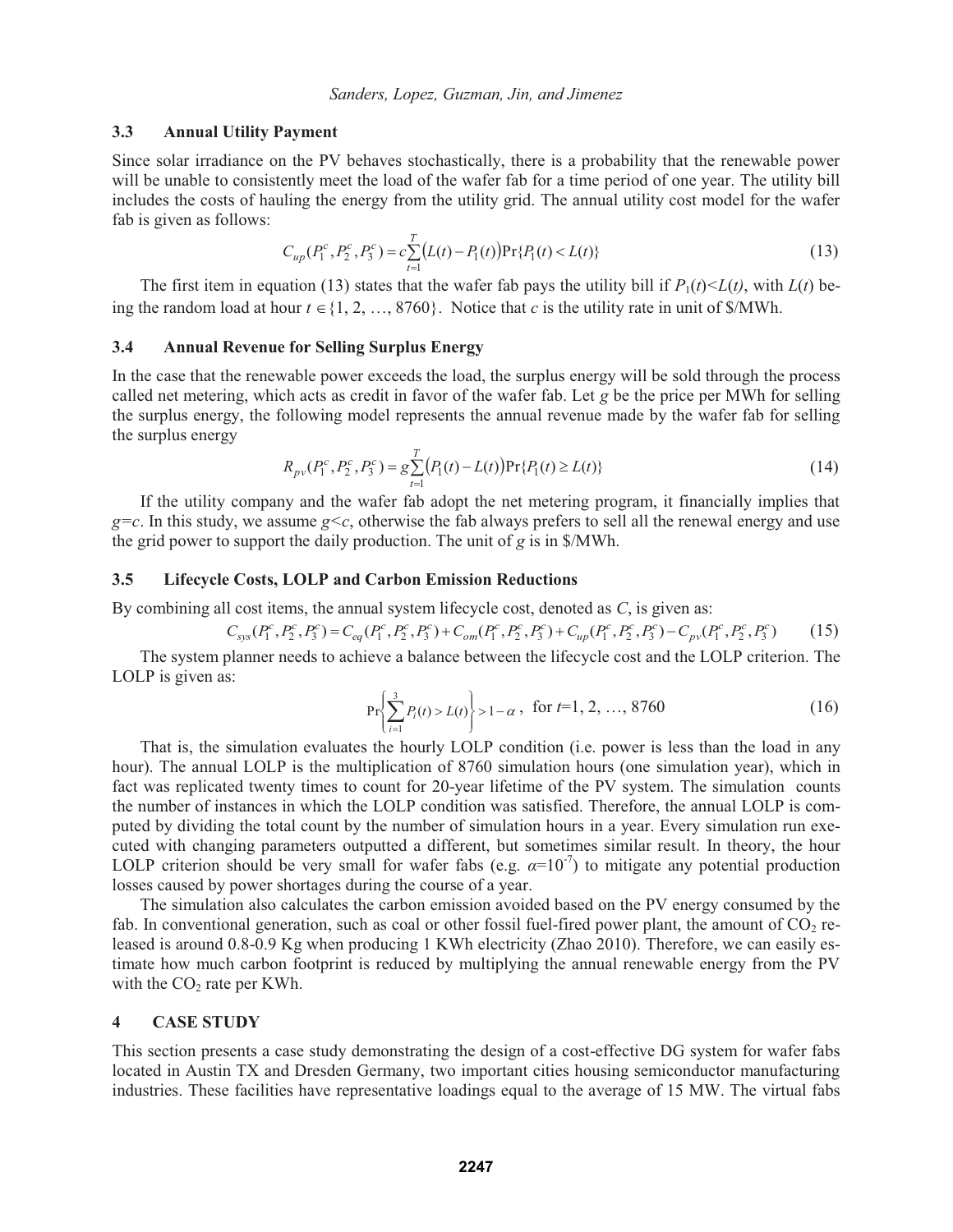pull their energy from the DG system for daily operation. The capacity of the solar PV system, the substation, and the ESS module will be determined by using the simulation model.

# **4.1 Baseline Costs**

The costs of each equipment options for the DG system under consideration are shown in Table 1. These costs are used for the calculations in Equations 8 and 9. These costs exemplify close figures of the current technology costs based on reports in (Freris and Infield 2008, Yang and Yin 2011) along with authors' direct contact with a battery manufacturer in Austin, TX. Solar PV systems is the most expensive for the initial purchase, however it is the least expensive to maintain.

| <b>Equipment Option</b>      | <b>Equipment Cost</b><br>(\$/MW) | <b>Annual O&amp;M Cost</b><br>(\$/MW) |
|------------------------------|----------------------------------|---------------------------------------|
| Substation                   | 227,500                          | 18.750                                |
| Solar PV                     | 5,000,000                        | 6.000                                 |
| <b>Energy Storage System</b> | ,400,000                         | 200.000                               |

Table 1: Costs of Virtual DG system

 The utility rate for selling and purchasing energy was set at \$100/MWh, regardless of the location of the fab. These costs figures are used in Equations 10 and 11. It is also assumed that there is typically a 4% increment compounded annually on such utility rates.

# **4.2 Design of Experiments**

A general factorial experiment was designed, conducted and analyzed in order to understand how the virtual DG system reacted to different system configurations and different fab locations. The design of experiment (DOE) comprises 3 factors including the PV capacity penetration (Factor A), the ESS capacity (Factor B), and the location (Factor C). Each factor has varying numbers of factor levels, requiring a total of 24 unique combinations. The responses of this experiment, i.e. the system lifecycle cost, the LOLP and the carbon emissions, were analyzed for each scenario. The general factorial design is summarized in Table 2.

| <b>Factors</b> | <b>Factor Name</b>      | Level 1          | Level 2    | Level 3  | Level 4 |
|----------------|-------------------------|------------------|------------|----------|---------|
|                | PV capacity penetration | $0\%$            | 25%        | 50%      | $100\%$ |
|                | <b>ESS</b> capacity     | 0 hours          | 6 hours    | 12 hours | None    |
|                | <i>c</i> ocation        | Dresden, Germany | Austin, TX | None     | None    |

Table 2: Summary of experimental factors and factor levels

The description of these factors is as follows:

- *PV capacity penetration*: The percentage of the load that the PV would supply to the wafer fab. Suppose the wafer fab had a load of 15 MWh, hence a 7.5 MWh would be provided by the PV at the 50% capacity penetration level.
- *ESS capacity*: The amount of hours that the ESS provides reliable power to the wafer fab.
- *Location*: This factor describes two critical locations housing wafer fabs (i.e. Austin TX and Dresden, Germany. Corresponding geographical and weather data are shown in Table 3.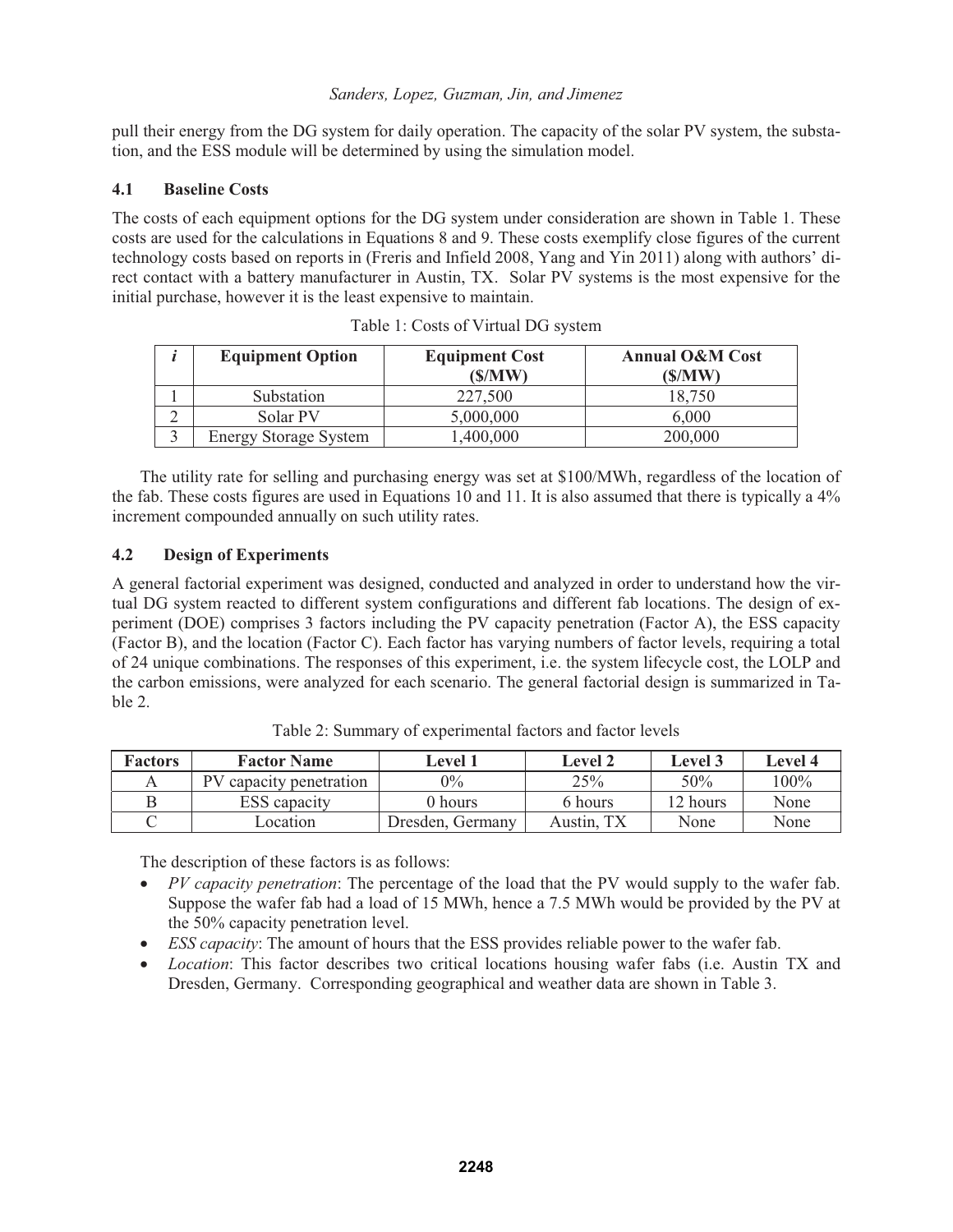#### *Sanders, Lopez, Guzman, Jin, and Jimenez*

| Location         | Latitude  | Weather (Number of Days) |               |        |
|------------------|-----------|--------------------------|---------------|--------|
|                  | (Degrees) | Sunnv                    | Partly Cloudy | Cloudy |
| Austin, Texas    | 30.27     |                          |               | 36     |
| Dresden, Germany | 51.05     | 68                       | 88            | 09     |

Table 3: Geographical and weather data for Dresden Germany and Austin Texas.

### **4.3 Discussion of Results**

As shown in Table 4, the analysis of variances (ANOVA) for the system lifecycle cost indicates that all main factors were significant at a significance level of 0.05. The factor interactions PV penetration-ESS Capacity (AB), PV penetration-Location (AC), ESS capacity-Location (BC) were also significant at a significance level of 0.10.

Table 4: ANOVA for the lifecycle cost of the proposed DG-based system.

| <b>Source</b> | DF | <b>Sum of Squares</b> | <b>Mean Square</b>        | <b>F-Value</b> | <b>P-Value</b> |
|---------------|----|-----------------------|---------------------------|----------------|----------------|
| A             | 3  | $3.61E+13$            | $1.20E+13$                | 736.17         | 0.0000         |
| B             | 2  | $2.25E+15$            | $1.12E+15$                | 68678.4        | 0.0000         |
| C             | 1  | $3.82E+11$            | $3.82E+11$                | 23.37          | 0.0030         |
| AB            | 6  | $7.25E+12$            | $1.21E+12$                | 73.92          | 0.0000         |
| AC            | 3  | $2.25E+11$            | 75119680655               | 4.59           | 0.0540         |
| BC            | 2  | $1.30E + 11$          | 64897431264               | 3.97           | 0.0800         |
| Error         | 6  | 98139433574           | 16356572262               |                |                |
| Total         | 23 | 2.29090E+15           |                           |                |                |
|               |    |                       | R-Sq=100% Adj R-Sq=99.98% |                |                |

 In general, simulation results show slightly higher (but statistically significant) lifecycle costs for the Dresden fab in relation to the lifecycle costs of the Austin fab. These results are expected since there are more sunny and partly cloudy days in Texas than in Germany, thus there is more renewable energy through by the PV system in the Austin fab. The analysis presented hereafter represents the scenario for the Austin fab, but the reader should note that the trends should be similar to those observed in the Dresden fab.

 Figures 2-4 show the lifecycle costs, the LOLP, and the carbon emissions, respectively, for different combinations of solar PV penetrations and ESS capacities. The baseline system, i.e. the fab without the PV and ESS technology, incurs in a lifecycle cost of \$23.4 million per year, with an annual LOLP equal to 0.001. As the solar PV penetration reaches 100%, there is an increase in the lifecycle costs of approximately \$1.4 million per year, to reach total costs of \$24.8 million. In this configuration, the LOLP decreases significantly to 0.0005 and the carbon emissions reduction is 15,600 tons per year. Such increase in costs is nominal if one takes into the consideration of the significant reductions in carbon emissions and the power reliability improvements.

 Figure 2 also shows that the lifecycle costs increases when an ESS is available. Clearly, the lifecycle costs increases as there is higher ESS capacity. This is largely due to the fact that the equipment cost for ESS is relatively high coupled with the expensive O&M cost (see Table 1). For instance, if the wafer fab chooses to implement the 12-hour ESS technology, the total system cost would be \$45 million, almost twice of the baseline system cost. Given the current cost condition of ESS, it might be financially more affordable if one deploys a small scale ESS platform (such as one hour) to mitigate the risks of transient power outrage incidents.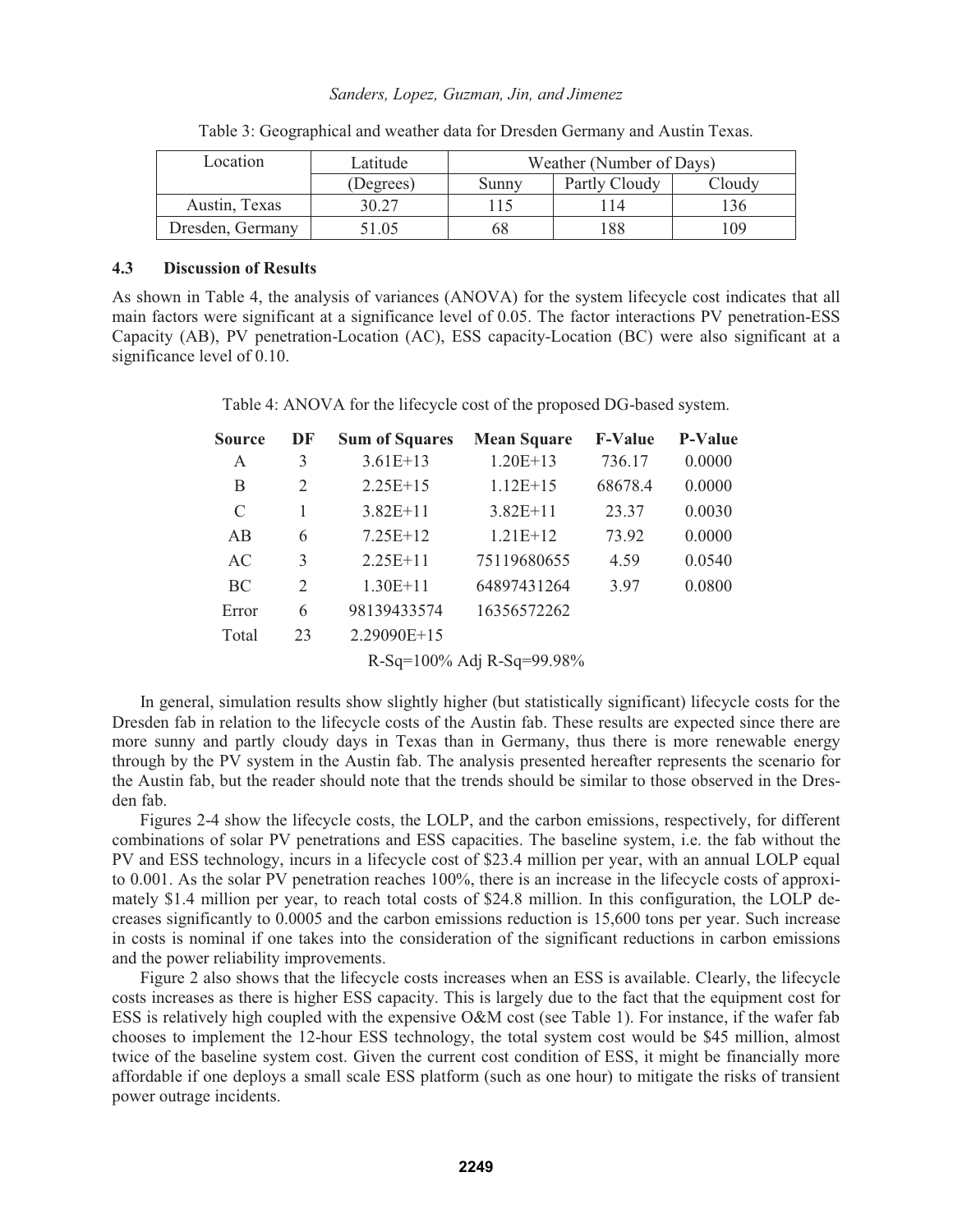*Sanders, Lopez, Guzman, Jin, and Jimenez* 



Figure 2: Lifecycle costs for several PV penetrations and ESS capacities.

 Figure 3 shows the annual LOLP under various levels of PV penetration and ESS. A general observation is that LOLP decreases with the PV penetration and the ESS capacity. However, the relationship is not strictly linear. For instance, even without ESS, the LOLP decreases by nearly 50% when the PV capacity is 50% of the mean load. After that, the trend slows down and level off. On the other hand, with zero PV, the LOLP decreases to 0.0008 when an 6-hour capacity ESS is used; this LOLP decreases even more when a 12-hour capacity ESS is used. However, the difference in the LOLP is smaller as there is higher solar PV penetration. In fact, such difference is practically insignificant at 100% PV penetration.



Figure 3: LOLP for several PV penetrations and ESS capacities.

 Figure 4 shows the amount of carbon avoided at different PV and ESS penetration levels. There is an expected reduction in the tons of  $CO<sub>2</sub>$  emissions realized with the penetration of the solar PV system. The reductions in the  $CO<sub>2</sub>$  emissions are even higher when there is support of the ESS. The ESS capacity did not have a significant effect on the amount of  $CO<sub>2</sub>$  emission reductions. This is largely due to the fact that the function of the ESS is not to mitigate the carbon footprint, rather it mitigates the risks of power outage by providing energy backup.

## **5 CONCLUSION**

In this paper, a DG system featuring solar PV panels, an energy storage system, a substation, and a net metering module is proposed. The DG system is capable of enhancing the reliability of the energy for large industry consumers such as wafer fabs. Most importantly, the DG system significantly reduces the carbon footprint through the direct integration of renewable energy resources. Hence it guarantees a longterm manufacturing sustainability. A simulation model developed in Matlab was used for assessing the system reliability and the cost performance. Quantitative comparisons were made for two wafer fabs located in Austin TX, USA, and Dresden Germany.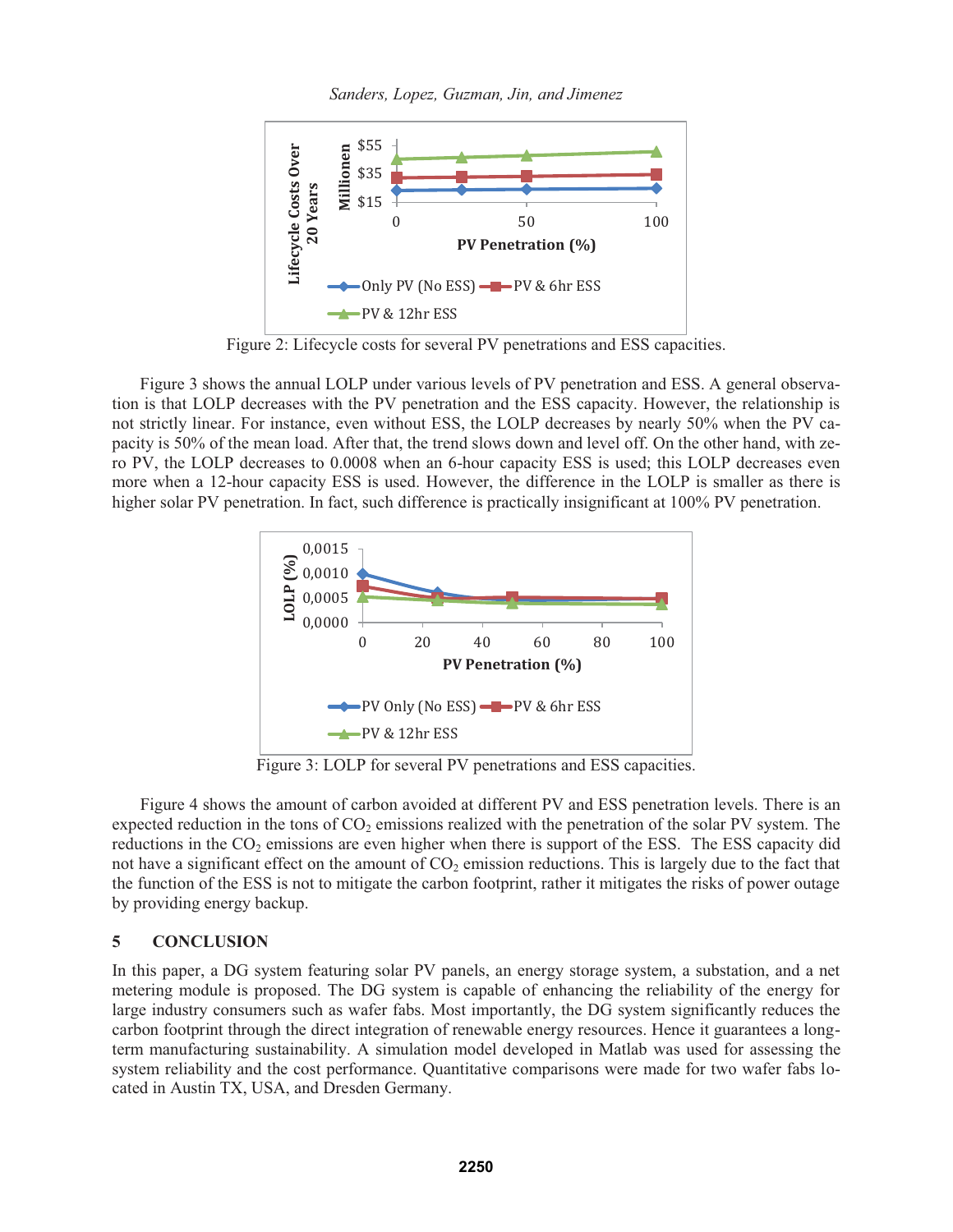*Sanders, Lopez, Guzman, Jin, and Jimenez* 



Figure 4: Reduction of Carbon emissions for several PV penetrations and ESS capacities.

 There are at least four insights gained from the study: (1) The amount of carbon emissions that was avoided is roughly 16,000 tons per year, and the lowest LOLP approaches to 0.0004 when the injected PV system capacity is equal to the mean load. (2) Given the current cost condition, the DG system cost increases as more renewable energy and ESS technology is used. However the incremental cost of ESS is much more pronounced than the PV; (3) As there is higher PV penetration into the DG system, the LOLP shows a decreasing trend. Furthermore, the LOLP decreases more aggressively by using a DG system and a ESS system; and (4) The design and cost model can be appropriately extended to other industry users. Future work includes the integration of other types of renewable technologies and performing quantitative comparisons in terms of reliability, cost, and carbon emissions. Another line of research is to combine the energy conservation with the DG technology to manage the energy supply and consumption of wafer fabs.

## **REFERENCES**

- Armstrong, P. 1978. "Extension of The Hottel-Whillier Equation to Multi-Stage Collector Systems ." Accessed May 29, 2012. http://web.mit.edu/parmstr/www/pubs/xHW2m5z.pdf.
- Floudas C., and P. Pardalos. 1992. *Recent Advances in Global Optimization.* Princeton, NJ: Princeton University Press.
- Freris L., D. Infield. 2008. *Renewable Energy in Power System*. 1st Ed., Chichester, West Sussex, UK: Wiley & Sons, Inc.
- Hu, S. and Y. Chuah. 2003. "Power Consumption of Semiconductor Fabs in Taiwan." *Energy* 28: 895- 907.

International Technology Roadmap of Semiconductors (ITRS). 2011. Environmental, Safety and Health Chapter. [Online]. Available http://www.itrs.net

- International SEMATECH Manufacturing Initiative (ISMI). 2005. "ISMI Study Finds Costs Savings Potential in Fab Energy Reduction". [Online]. http://www.sematech.org.
- Jones, G.W. and B.H. Chowdhury. 2008. "Distribution System Operation and Planning in the Presence of Distributed Generation Technology." *IEEE/PES Transmission and Distribution Conference and Exposition*. pp. 1-8.
- LaMonica, M. 2010. "Xtreme Power Raises Cash for Renewable-Energy Storage." *CNET*. Accessed May 30, 2012. http://news.cnet.com/8301-11128\_3-20011751-54.html.
- Lave, M., and J. Kleissl. 2010. "Optimum Fixed Orientations and Benefits of Tracking for Capturing Solar Radiation in the Continental United States". Accessed May 4, 2012. http://www.sciencedirect.com/science/article/pii/S0960148110003964.
- Taboada H., Z. Xiong, T. Jin, and J. Jimenez. 2012. "Exploring a Solar Photovoltaic-Based Energy Solution for Green Manufacturing Environment," In *Proceedings of the IEEE Conference on Automation Science & Engineering*: accepted.